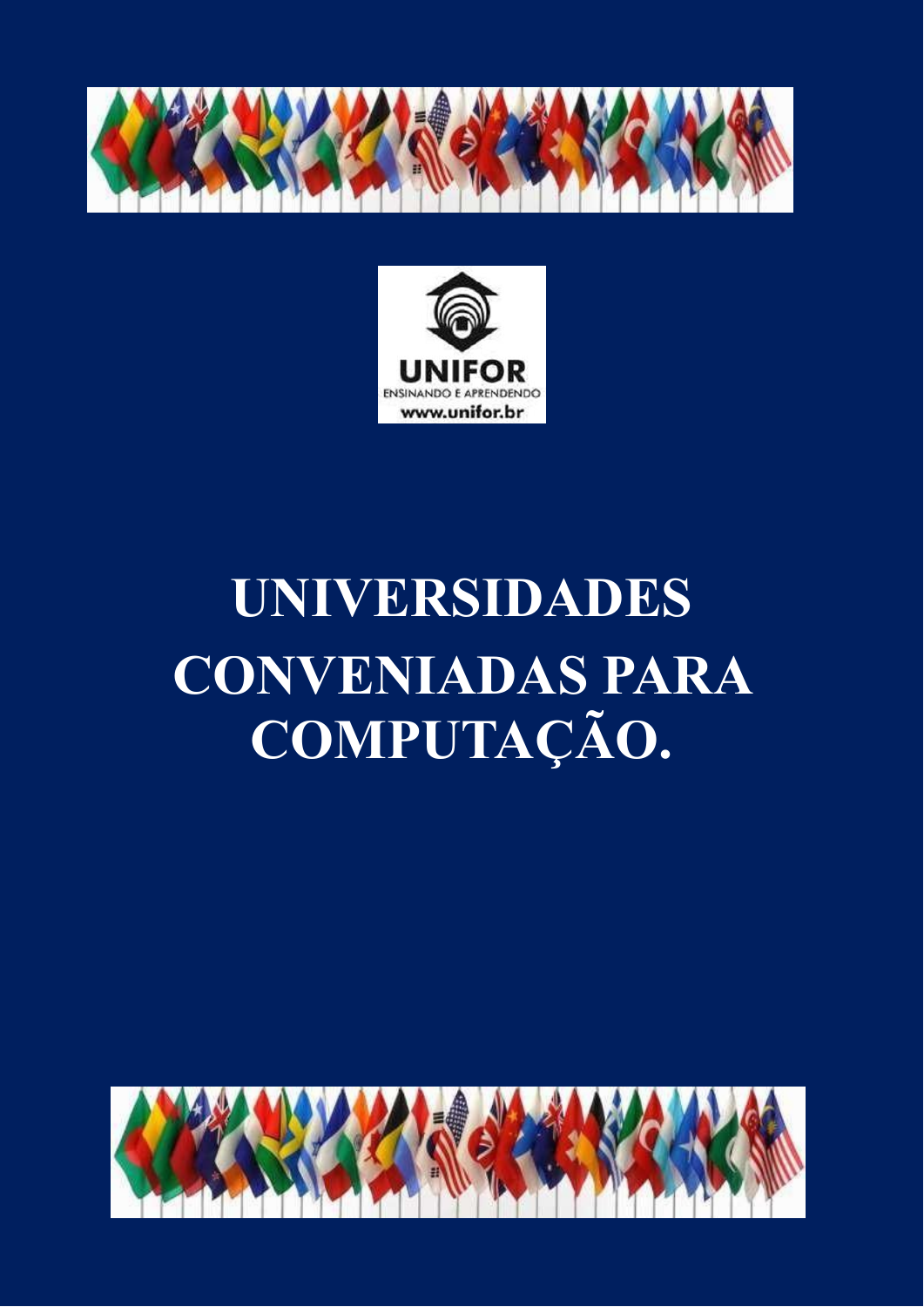## **ALEMANHA:**

[BERLIN SCHOOL OF ECONOMICS AND LAW](https://www.hwr-berlin.de/en/study/degree-programmes/detail/61-informatik/) 

[DEGGENDORF INSTITUTE OF TECHNOLOGY](https://www.th-deg.de/en/et-mt-en/courses/ai-b-en)

[FULDA UNIVERSITY OF APPLIED SCIENCES](https://www.hs-fulda.de/en/studies/departments/applied-computer-science/)

[OSNABRÜCK UNIVERSITY OF APPLIED SCIENCES](https://www.hs-osnabrueck.de/en/study/study-offerings/bachelor/computer-science-and-media-applications-bsc/)

[KARLSRUHE UNIVERSITY OF APPLIED SCIENCES](https://www.hs-karlsruhe.de/en/faculties/computer-science-business-information-systems/)

[TECHNICAL UNIVERSITY OF COLOGNE](https://www.th-koeln.de/en/academics/computer-science-bachelors-program_7326.php)

## **ARGENTINA:**

[UNIVERSIDAD](https://www.ubp.edu.ar/carreras/tecnologia/informatica/) BLAS PASCAL

[UNIVERSIDAD NACIONAL DE CUYO](http://www.uncuyo.edu.ar/estudios/carrera/licenciatura-en-ciencias-de-la-computacion)

## **BELGICA:**

[HIGHER EDUCATION INSTITUTION OF THE PROVINCE OF LIÈGE](http://www.provincedeliege.be/en/art1313)

# **CANADÁ:**

[UNIVERSITÉ CONCORDIA](http://www.concordia.ca/ginacody/computer-science-software-eng.html)

[ÉCOLE DE TECHNOLOGIE](https://www.etsmtl.ca/Etudes/Premier-cycle/Baccalaureat-genie-logiciel) SUPÉRIEURE \*\*\*

[UNIVERSITÉ DE SHERBROOKE](https://www.usherbrooke.ca/admission/programme/236/baccalaureat-en-genie-informatique/) \*\*\*

[POLYTECHNIQUE MONTRÉAL](https://www.polymtl.ca/gigl/) \*\*\*

[UNIVERSITÉ LAVAL\\*](https://www.ulaval.ca/les-etudes/programmes/repertoire/details/baccalaureat-en-genie-informatique-b-ing.html)\*\*

[UNIVERSITÉ BISHOP'S\\*](https://www.ubishops.ca/academic-programs/faculty-of-arts-and-science/natural-sciences-and-mathematics/computer-science/courses-programs/)\*\*

[UNIVERSITÉ DU QUÉBEC À MONTRÉAL\\*](https://etudier.uqam.ca/programme?code=7416)\*\*

[UNIVERSITÉ DU QUÉBEC](https://oraprdnt.uqtr.uquebec.ca/pls/public/gscw030?owa_no_site=2727) À TROIS-RIVIÈRES\*\*\*

## **CHILE:**

[UNIVERSIDADE](https://www.umayor.cl/um/carreras/ingenieria-civil-en-computacion-e-informatica-santiago/10000) MAYOR

## **CHINA:**

[XIAMEN UNIVERSITY](http://information.xmu.edu.cn/en/?mod=departments&id=27)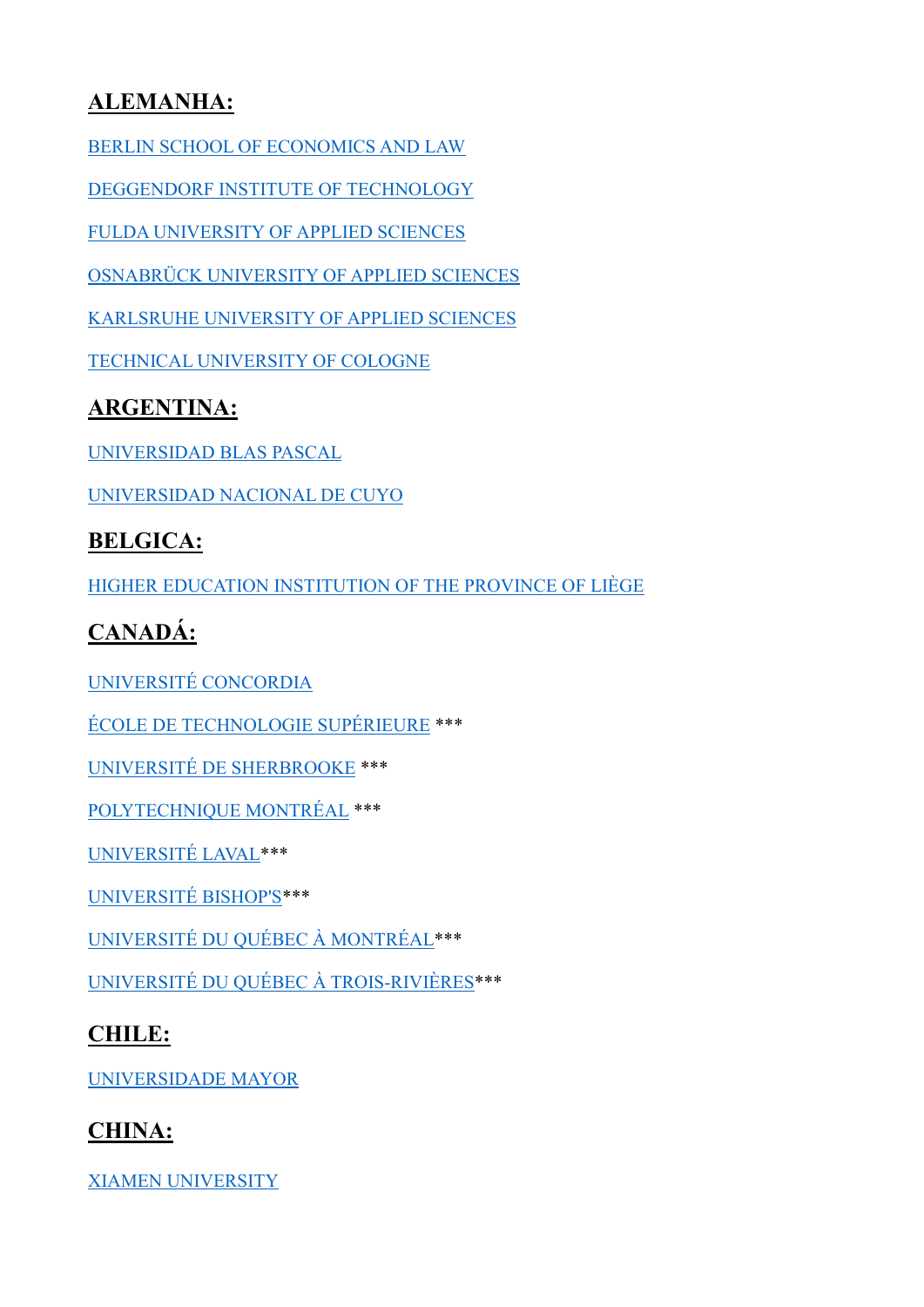## **CORÉIA DO SUL:**

INHA [UNIVERSITY](http://www.inha.ac.kr/mbshome/mbs/eng/subview.do?id=eng_020101000000)

[SOOKMYUNG WOMEN'S UNIVERSITY](http://e.sookmyung.ac.kr/sookmyungen/1438/subview.do)

### **ESPANHA:**

[UNIVERSIDAD FRANCISCO DE VITORIA](https://www.ufv.es/estudiar-grado-informatica-madrid/)

[UNIVERSIDAD DE SALAMANCA](https://www.usal.es/grado-en-ingenieria-informatica)

[UNIVERSIDAD DE OVIEDO](http://www.uniovi.es/estudios/grados/-/asset_publisher/X5CYKURHdF1e/content/grado-en-ingenieria-informatica-del-software-2014?redirect=%2Festudios%2Fgrados)

[UNIVERSIDAD DE](https://www2.ulpgc.es/index.php?pagina=plan_estudio&ver=inicio) LAS PALMAS DE GRAN CANARIA

[UNIVERSIDAD DE SANTIAGO DE COMPOSTELA](http://www.usc.es/graos/es/grados/ingenieria-arquitectura/ingenieria-informatica)

[UNIVERSIDAD MIGUEL HERNÁNDEZ DE ELCHE](https://www.umh.es/contenido/Visitantes/:tit_g_192_S8/datos_es.html)

## **EUA:**

[APPALACHIAN UNIVERSITY](https://www.appstate.edu/academics/majors/id/computer-science)

## **FRANÇA:**

[UNIVERSITÉ DE REIMS CHAMPAGNE-ARDENNE](https://www.univ-reims.fr/formation/nos-formations/catalogue/sciences-technologies-sante/licence-sciences-et-technologies,21635,36053.html?)

## **HOLANDA**

ROTTERDAM [UNIVERSITY](https://www.rotterdamuas.com/about/organisation/schools/school-of-built-environment/programmes/) OF APPLIED SCIENCES

## **ISRAEL:**

[UNIVERSIDADE DE HAIFA\\*](https://www.haifa.ac.il/index.php/en/ba-studies-2/3042-compsci.html)\*\*

## **ITÁLIA:**

[UNIVERSITÀ DEGLI DI MESSINA](https://www.unime.it/it/dipartimenti/mift)

[UNIVERSITÀ DEGLI STUDI DI MILANO BICOCCA](https://www.unimib.it/ugov/degree/4897)

[UNIVERSITÀ DEGLI STUDI DE PARMA](https://en.unipr.it/ugov/degree/5069)

# **MÉXICO:**

[UNIVERSIDAD ANÁHUAC](https://www.anahuac.mx/ingenieria-en-sistemas-y-tecnologia-de-la-informacion) DEL SUL

UNIVERSIDAD [DE LAS AMÉRICAS PUEBLA](https://www.udlap.mx/web/)